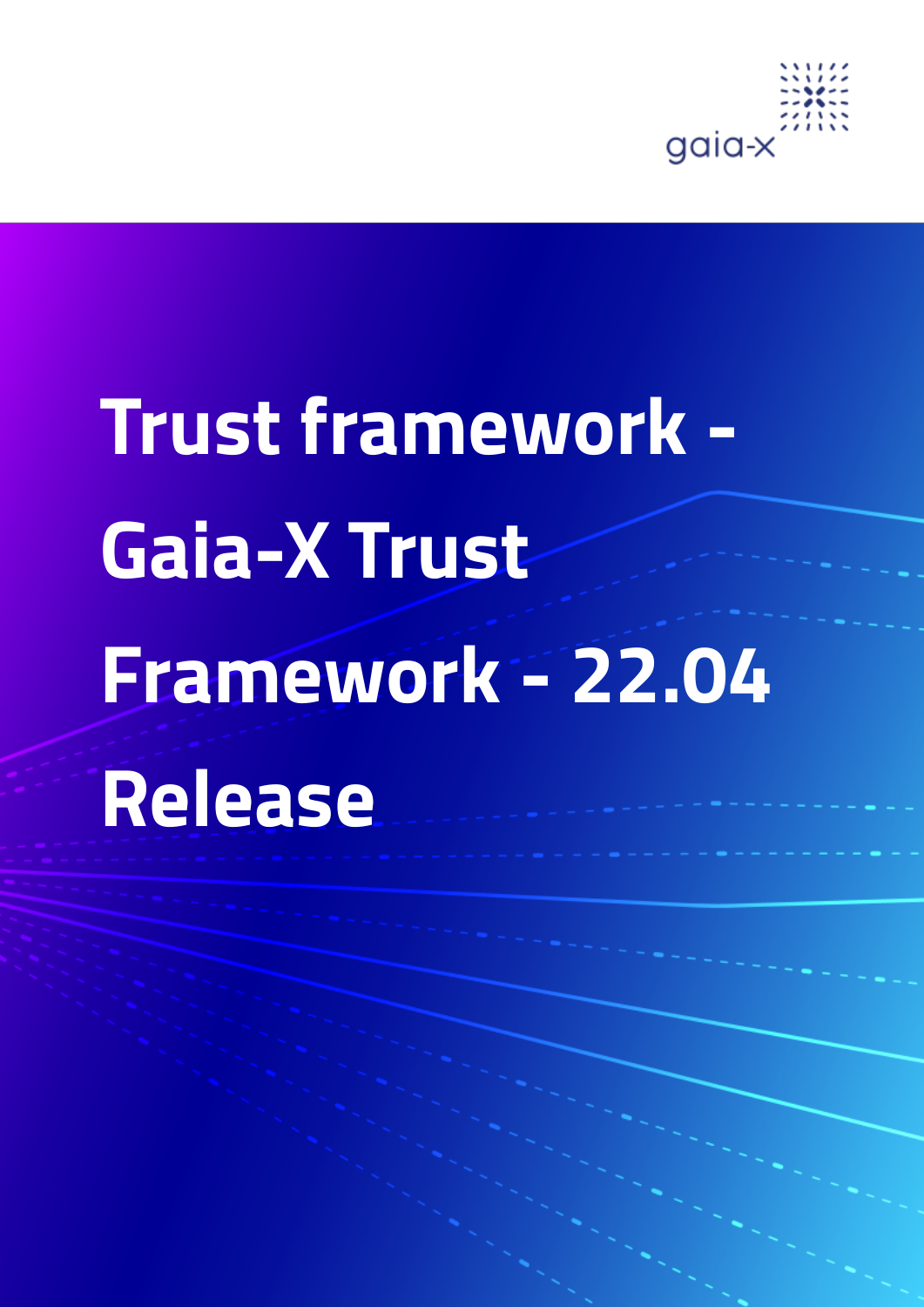#### **[1. Gaia-X Trust Framework](#page-2-0)**

| 1.1 Trust Framework scope          | 3  |
|------------------------------------|----|
| 1.2 Gaia-X Self-Description        | 4  |
| 1.3 Gaia-X Trust Framework         | 4  |
| 2. Trust anchors                   | 5  |
| 2.1 List of defined trust anchors  | 5  |
| 3. Participant                     | 6  |
| 3.1 Legal person                   | 6  |
| 3.2 Natural person                 | 7  |
| Provider                           |    |
| <b>4. Services &amp; Resources</b> | 8  |
| 4.1 Service offering               | 8  |
| 4.2 Resource                       | 10 |
| <b>5. Examples</b>                 | 13 |
| 5.1 Generic LAMP offering          | 13 |
| 5.2 Simple Fortune teller          | 14 |

**[3](#page-2-0)**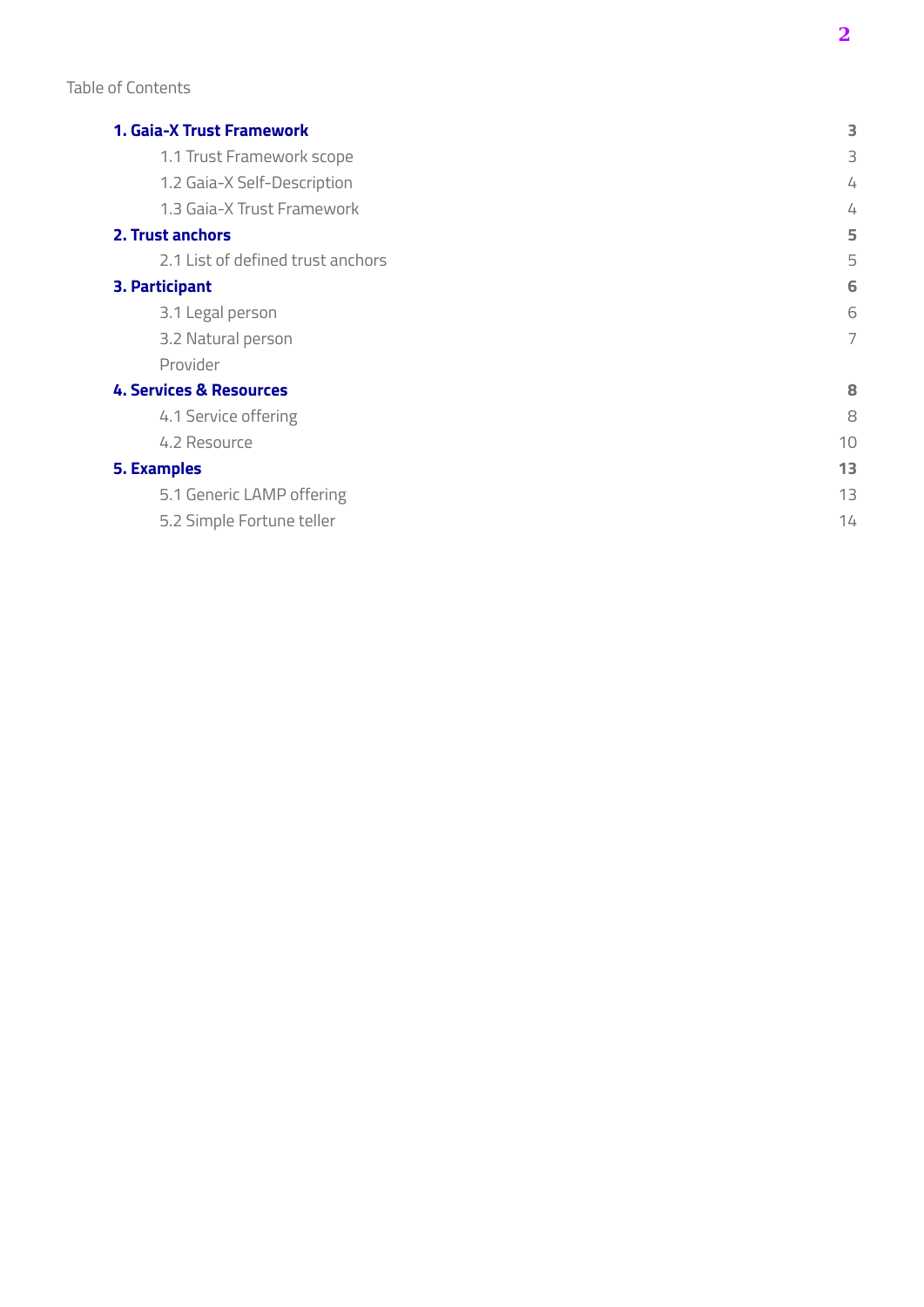# <span id="page-2-0"></span>1. Gaia-X Trust Framework

For Gaia-X to ensure a higher and unprecedented level of trust in digital platforms, we need to make trust an easy to understand and adopted principle. For this reason, Gaia-X developed a Trust Framework â€" formerly known as Gaia-X Compliance - and Labelling Framework that safeguards data protection, transparency, security, portability, and flexibility for the ecosystem as well as sovereignty and European Control.

The Trust Framework is the set of rules that define the minimum baseline to be part of the Gaia-X Ecosystem. Those rules ensure a common governance and the basic levels of interoperability across individual ecosystems

<span id="page-2-2"></span>while letting the users in full control of their choices. $1$ 

In other words, the Gaia-X Ecosystem is the virtual set of participants and service offerings following the Gaia-X requirements from the Gaia-X Trust Framework.

The Trust Framework uses verifiable credentials and linked data representation to build a FAIR knowledge graph of verifiable claims from which additional trust and composability indexes can be automatically computed.

The set of computable rules known as compliance process is automated and versionned. It means that this document will also be versionned.

#### <span id="page-2-1"></span>1.1 Trust Framework scope

Those rules apply to all Gaia-X Self-Description files and there is a Self-Description files for all the entities defined as part of the Gaia-X Conceptual model described in the Gaia-X Architecture document:

This list mainly consists of:

- Participant with Consumer, Federator, Provider
- Service Offering ◦
- Resource ◦

#### 1.1.1 Gaia-X Labels

The Labelling Framework itself is further detailed and translated into concrete criteria and measures in the [Gaia-X Labelling Criteria document 22.04](https://www.gaia-x.eu/publications).

| <b>Framework</b>       | <b>Notes</b>                                                                                                                         |
|------------------------|--------------------------------------------------------------------------------------------------------------------------------------|
| <b>Trust Framework</b> | Compulsory set of rules to comply with in other to be part of the Gaia-X Ecosystem.<br>Individual ecosystems can extend those rules. |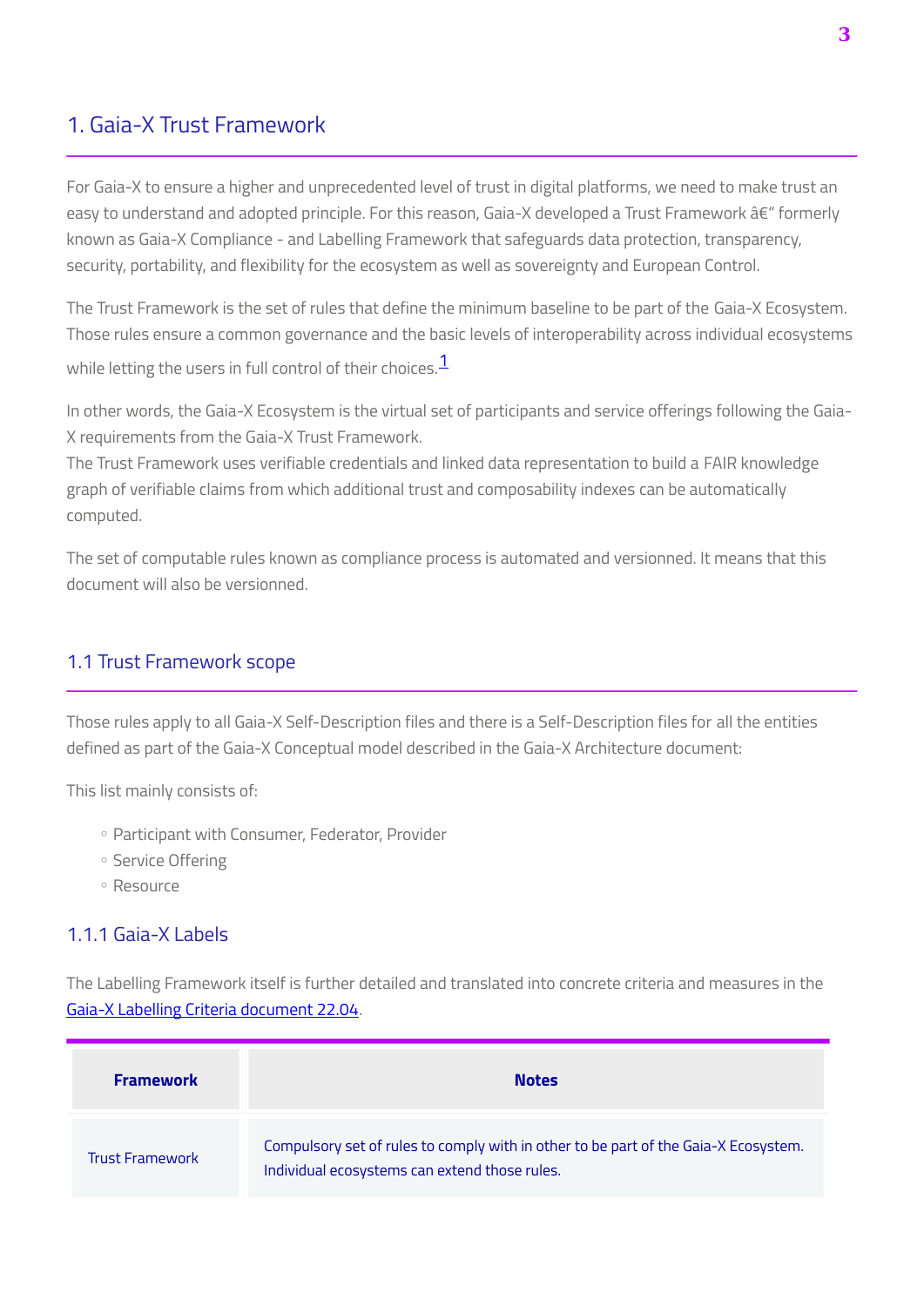| <b>Framework</b>           | <b>Notes</b>                                    |
|----------------------------|-------------------------------------------------|
| <b>Labelling Framework</b> | Optional set of criteria for Service Offerings. |

4

## <span id="page-3-0"></span>1.2 Gaia-X Self-Description

Gaia-X Self-Description files are:

- machine readable text file ◦
- cryptographically signed file preventing tampering with its content
- using link-data to describe attributes ◦

The format is following the **W3C Verifiable Credentials Data Model**.

#### <span id="page-3-1"></span>1.3 Gaia-X Trust Framework

There are 4 types of rules:

- serialization format and syntax.
- cryptographic signature validation and validation of the keypair associated identity.
- attribute value consistency. ◦
- attribute veracity verification. ◦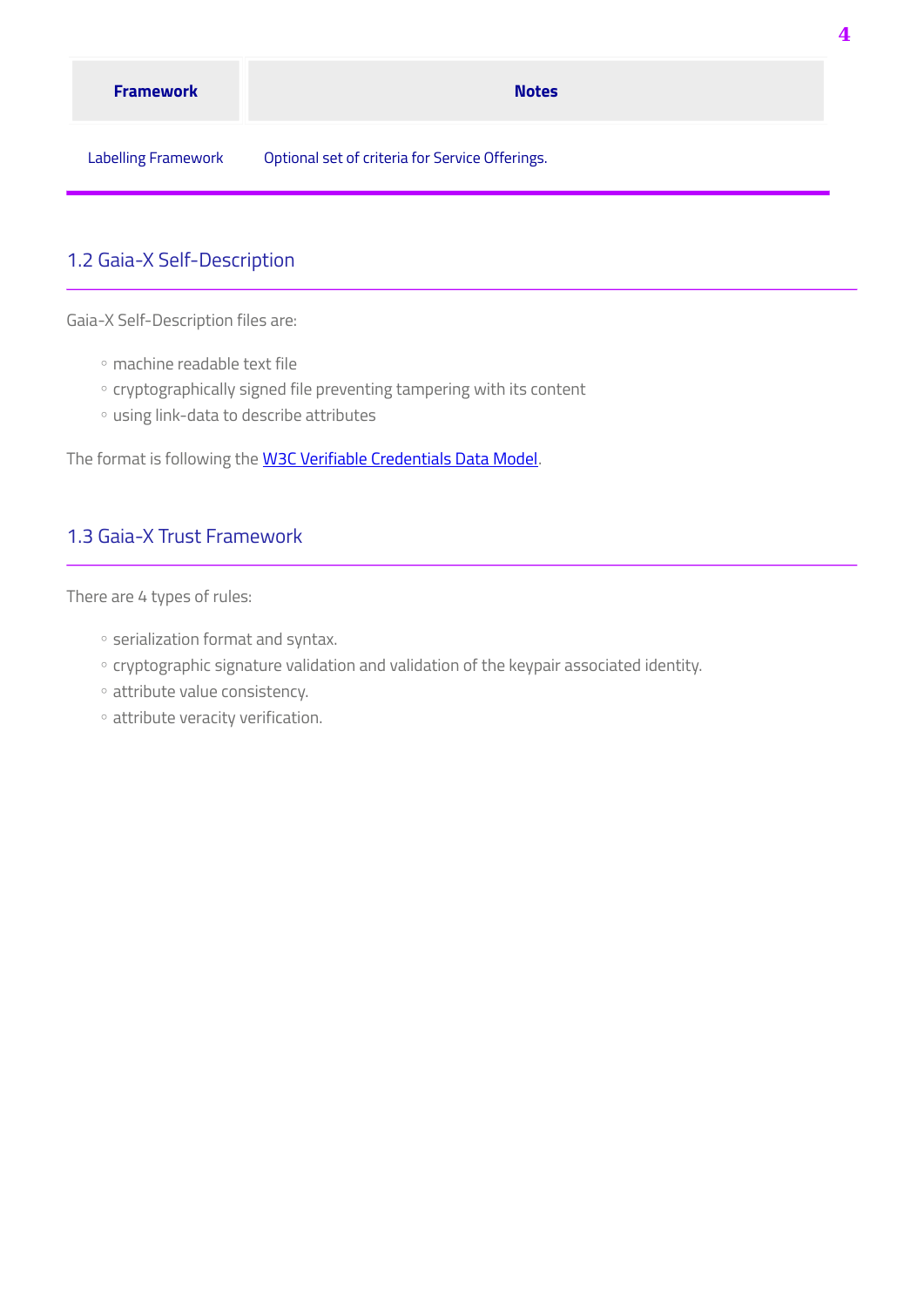# <span id="page-4-0"></span>2. Trust anchors

For the compliance, Trust anchors are Gaia-X endorsed entities responsible to manage certificate to sign claims.

To be compliant with the Gaia-X Trust Framework, all keypairs used to sign claims must have at least one of the Trust Anchor in their certificate chain.

At any point in time, the list of valid Trust Anchors is stored in the Gaia-X Registry.

# <span id="page-4-1"></span>2.1 List of defined trust anchors

| <b>Name</b>        | <b>Defined</b> as                                                                                                                                                                                                                                                                                                                                                |
|--------------------|------------------------------------------------------------------------------------------------------------------------------------------------------------------------------------------------------------------------------------------------------------------------------------------------------------------------------------------------------------------|
| <b>State</b>       | The Trust Service Providers (TSP) must be a state validated identity issuer.<br>- For participant, if the legalAddress.country is in EEA, the TSP must be eiDAS compliant.<br>- Until end of 2022 Q1, to ease the onboarding and adoption this framework DV SSL can also be<br>used.<br>- Gaia-X association is also a valid TSP for Gaia-X association members. |
| eiDAS              | Issuers of Qualified Certificate for Electronic Signature as defined in eIDAS Regulation (EU) No<br>910/2014<br>(homepage: https://esignature.ec.europa.eu/efda/tl-browser/#/screen/home)<br>(machine: https://ec.europa.eu/tools/lotl/eu-lotl.xml)                                                                                                              |
| DV SSL             | Domain Validated (DV) Secure Sockets Layer (SSL) certificate issuers are considered to be<br>temporarily valid Trust Service Providers.<br>(homepage: https://wiki.mozilla.org/CA/Included_Certificates)<br>(machine: https://ccadb-public.secure.force.com/mozilla/IncludedCACertificateReportPEMCSV)                                                           |
| Gaia-X             | To be defined after 2022Q1.                                                                                                                                                                                                                                                                                                                                      |
| <b>FDPB</b><br>CoC | List of Monitoring Bodies accreditated to the Code of Conduct approved by the EDBP<br>(list of EDBP's CoC: https://edpb.europa.eu/our-work-tools/documents/our-documents_fr?<br>f%5B0%5D=all_publication_type%3A61&f%5B1%5D=all_topics%3A125)                                                                                                                    |
| gleif              | List of registered LEI issuers.<br>(homepage: https://www.gleif.org/en/about-lei/get-an-lei-find-lei-issuing-organizations)<br>(machine: https://api.gleif.org/api/v1/registration-authorities)                                                                                                                                                                  |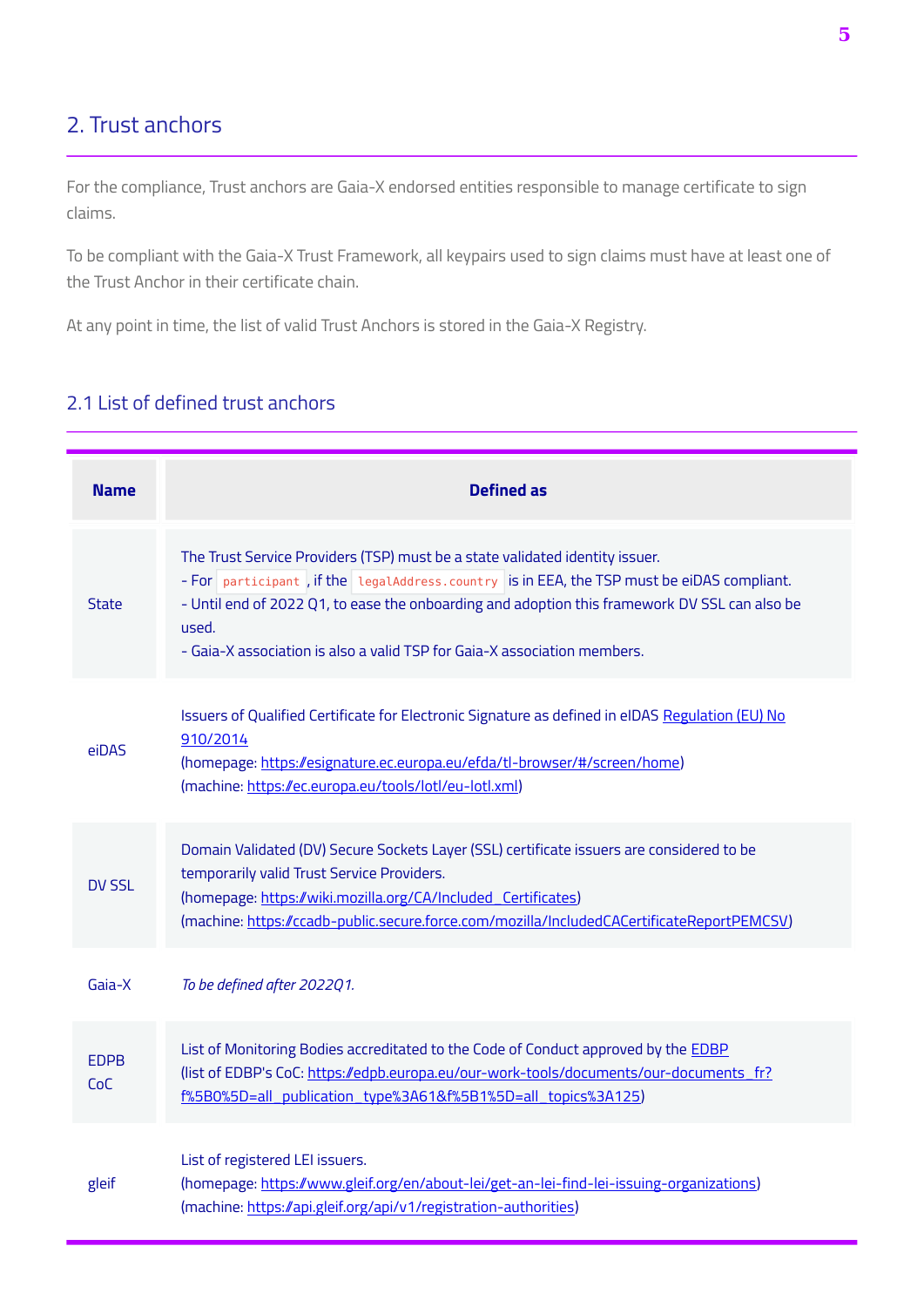# <span id="page-5-0"></span>3. Participant

A Participant is a Legal Person or Natural Person, which is identified, onboarded and has a Gaia-X Self-Description. Instances of Participant neither being a legal nor a natural person are prohibited.



Architecture Document defines three roles a Participant can have within the Gaia-X ecosystem (Provider, Consumer, and Federator), which are not yet part of Trust framework and are to be defined in future releases.

## <span id="page-5-1"></span>3.1 Legal person

For legal person the attributes are

| <b>Version</b> | <b>Attribute</b>             | <b>Cardinality</b> | <b>Trust</b><br><b>Anchor</b> | <b>Comment</b>                                                                                     |
|----------------|------------------------------|--------------------|-------------------------------|----------------------------------------------------------------------------------------------------|
| 1.0            | registrationNumber           | 1                  | <b>State</b>                  | Country's registration<br>number which identify one<br>specific company.                           |
| 1.0            | headquarterAddress   country | 1                  | <b>State</b>                  | Physical location of head<br>quarter in <b>ISO 3166-1</b><br>alpha2, alpha-3 or numeric<br>format. |
| 1.0            | legalAddress country         | 1                  | <b>State</b>                  | Physical location of legal<br>registration in ISO 3166-1<br>alpha2, alpha-3 or numeric<br>format.  |
| 1.0            | leiCode                      | 0.1                | gleif                         |                                                                                                    |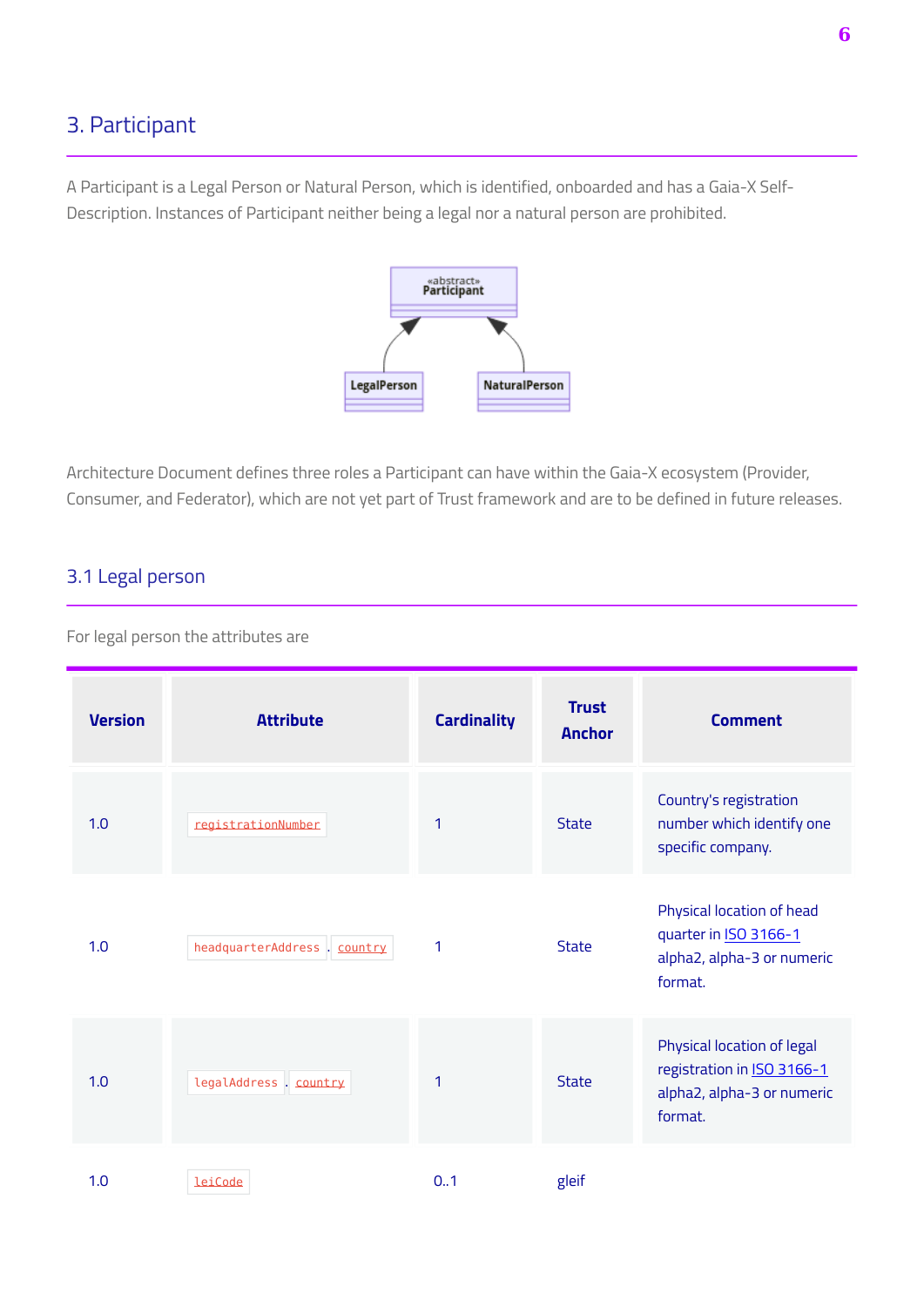| <b>Version</b> | <b>Attribute</b>     | <b>Cardinality</b> | <b>Trust</b><br><b>Anchor</b> | <b>Comment</b>                                                                                     |
|----------------|----------------------|--------------------|-------------------------------|----------------------------------------------------------------------------------------------------|
|                |                      |                    |                               | Unique LEI number as<br>defined by https://<br>www.gleif.org.                                      |
| 1.0            | parentOrganisation[] | $0.$ *             | <b>State</b>                  | A list of direct<br>participant that this<br>entity is a subOrganization<br>of, if any.            |
| 1.0            | subOrganisation[]    | $0.$ *             | <b>State</b>                  | A list of direct<br>participant with an legal<br>mandate on this entity,<br>e.g., as a subsidiary. |

#### Consistency rules

◦ If legalAddress.country is located in [European Economic Area](https://ec.europa.eu/eurostat/statistics-explained/index.php?title=Glossary:European_Economic_Area_(EEA)), Iceland, Lichtenstein and Norway then registrationNumber must be a valid ISO 6523 EUID as specified in the section 8 of the Commission Implementing [Regulation \(EU\) 2015/884.](https://eur-lex.europa.eu/legal-content/EN/TXT/?uri=CELEX%3A32015R0884)

This number can be found via the [EU Business registers portal](https://e-justice.europa.eu/content_find_a_company-489-en.do)

- If | legalAddress.country | is located in *United States of America*, than a valid | legalAddress.state | using the [two-letter state abbreviations](https://pe.usps.com/text/pub28/28apb.htm) is mandatory
- leiCode.headquarter.country Shall equal headquarterAddress.country.
- leiCode.legal.country shall equal legalAddress.country.

#### <span id="page-6-0"></span>3.2 Natural person

To be defined in a future release.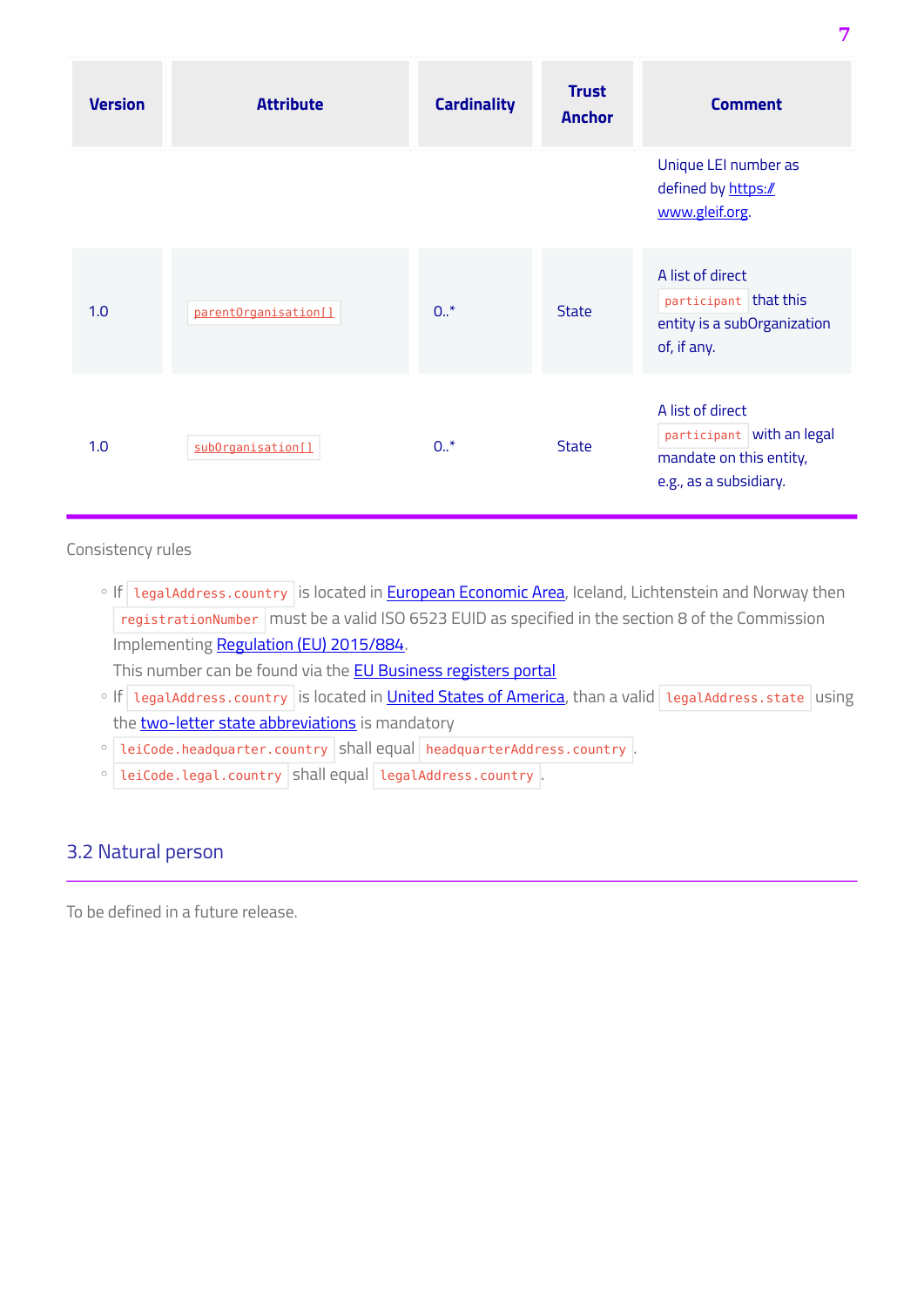# <span id="page-7-0"></span>4. Services & Resources

Here is the main model for service composition, also included in the Gaia-X Architecture document.

A Service Offering can be associated with other Service Offerings.



## <span id="page-7-1"></span>4.1 Service offering

This is the generic format for all service offerings

| <b>Version</b> | <b>Attribute</b> | Card. | <b>Trust</b><br><b>Anchor</b> | <b>Comment</b>                                                                 |
|----------------|------------------|-------|-------------------------------|--------------------------------------------------------------------------------|
| 1.0            | providedBy       |       | <b>State</b>                  | a resolvable link to the participant<br>self-description providing the service |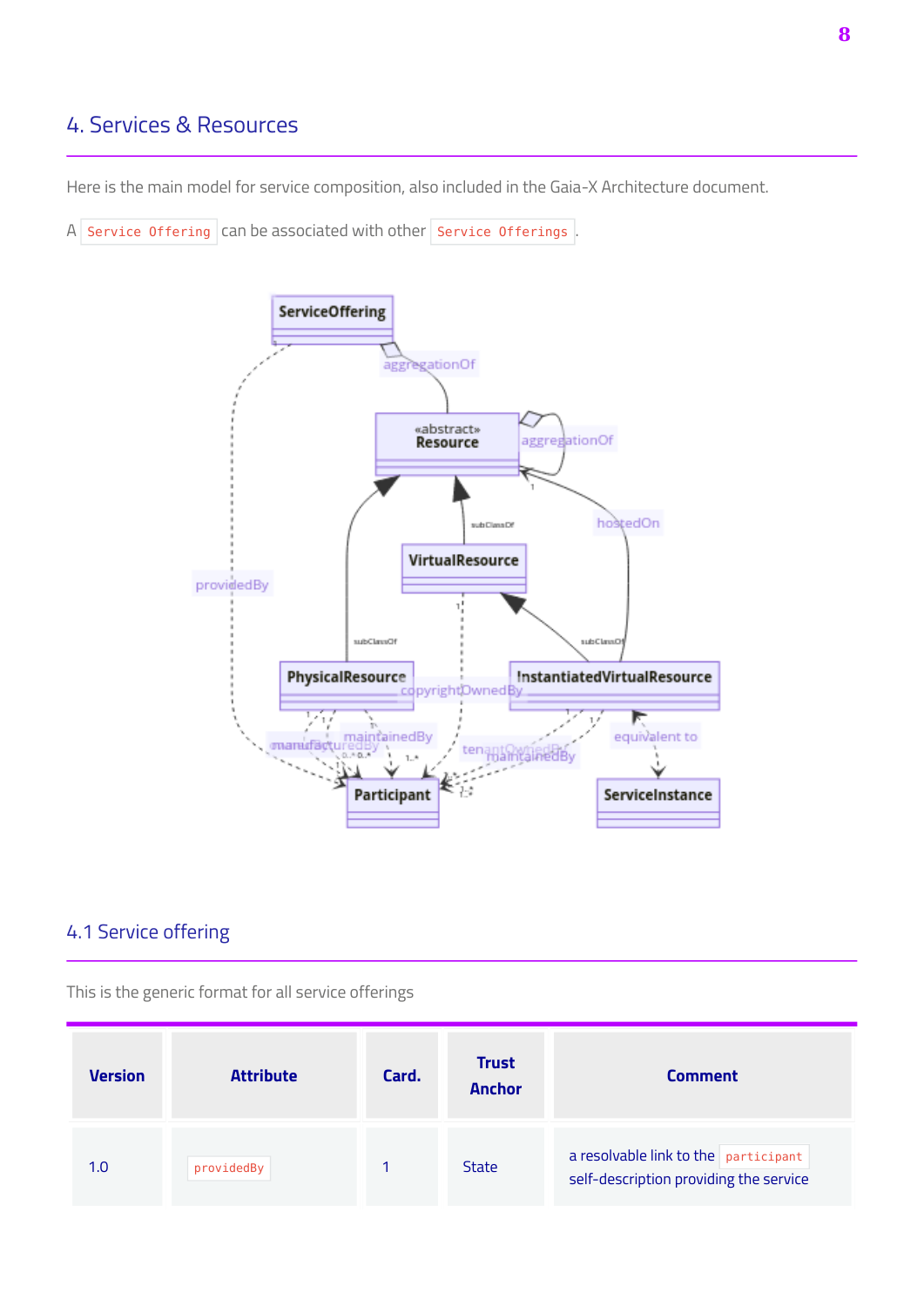| <b>Version</b> | <b>Attribute</b>     | Card.  | <b>Trust</b><br><b>Anchor</b> | <b>Comment</b>                                                                                                            |
|----------------|----------------------|--------|-------------------------------|---------------------------------------------------------------------------------------------------------------------------|
| 1.0            | aggregation0f[]      | $0.$ * | <b>State</b>                  | a resolvable link to the resources self-<br>description related to the service and<br>that can exist independently of it. |
| 1.0            | termsAndConditions[] | $1.$ * | <b>State</b>                  | a resolvable link to the Terms and<br>Conditions appling to that service.                                                 |
| 1.1            | policies[]           | $0.$ * | <b>State</b>                  | a list of policy expressed using a DSL<br>(e.g., Rego or ODRL)                                                            |
| 1.x            | gdpr                 | 0.1    | see below                     | Specific attributes for the General Data<br>Protection Regulation.                                                        |
| 1.x            | lgpd                 | 0.1    | see below                     | Specific attributes for the General<br>Personal Data Protection Law. (Lei Geral<br>de Protecao de Dados Pessoais)         |
| 1.x            | pdpa                 | 0.1    | see helow                     | Specific attributes for the Personal Data<br>Protection Act 2012.                                                         |

TermsAndConditions structure

| <b>Version</b> | <b>Attribute</b> | Card. | <b>Trust Anchor</b> | <b>Comment</b>                     |
|----------------|------------------|-------|---------------------|------------------------------------|
| 1.0            | <b>URL</b>       |       | <b>State</b>        | a resolvable link to document      |
| 1.0            | hash             |       | <b>State</b>        | sha256 hash of the above document. |

Consistency rules

- gdpr attributes are mandatory when the service is provided in EEA or when the providedBy participant is located in EEA.
- 1gpd attributes are mandatory when the service is provided in Brazil or when the providedBy participant is located in Brazil.
- pdpa attributes are mandatory when the service is provided in Singapore or when the providedBy participant is located in Singapore.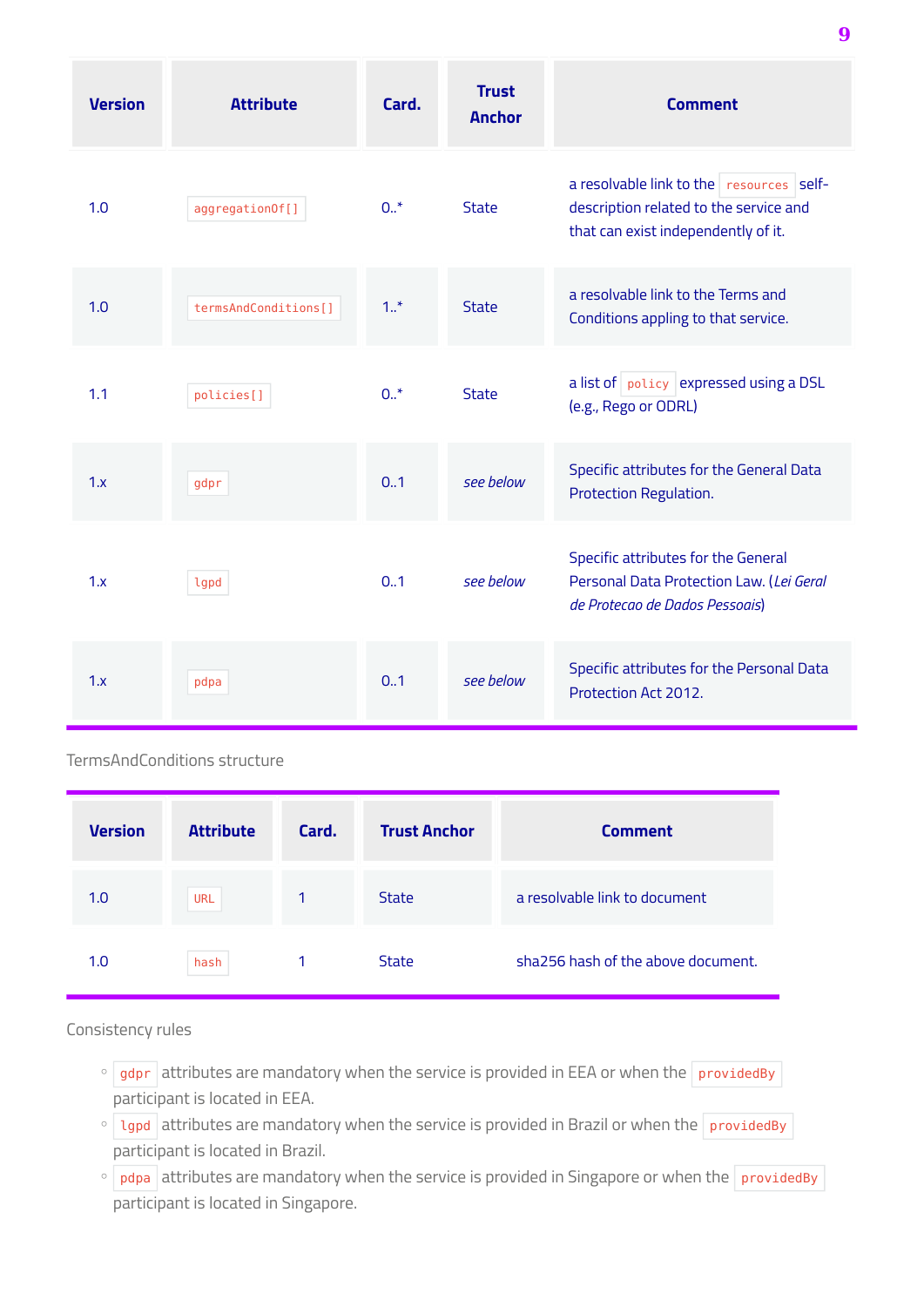#### 4.1.1 GDPR

| <b>Version</b> | <b>Attribute</b> | Card. | <b>Trust Anchor</b> | <b>Comment</b>                                            |
|----------------|------------------|-------|---------------------|-----------------------------------------------------------|
| X.X            | to be defined    |       | State, EDPB<br>CoC  | mandatory public information as defined in<br><b>GDPR</b> |

## 4.1.2 LDPR

| <b>Version</b> | <b>Attribute</b> | Card. | <b>Trust</b><br><b>Anchor</b> | <b>Comment</b>                                            |
|----------------|------------------|-------|-------------------------------|-----------------------------------------------------------|
| X.X            | to_be_defined    |       | to be defined                 | mandatory public information as defined in<br><b>LDPR</b> |

# 4.1.3 PDPA

| <b>Version</b> | <b>Attribute</b> | Card. | <b>Trust</b><br><b>Anchor</b> | <b>Comment</b>                                            |
|----------------|------------------|-------|-------------------------------|-----------------------------------------------------------|
| X.X            | to_be_defined    | 1     | to be defined                 | mandatory public information as defined in<br><b>PDPA</b> |

Addition specific criteria per Service Offering are described in the next section.

# <span id="page-9-0"></span>4.2 Resource

A resource aggregates with Service Offering.

| <b>Version</b> | <b>Attribute</b> | Card.  | <b>Trust</b><br><b>Anchor</b> | <b>Comment</b>                                                               |
|----------------|------------------|--------|-------------------------------|------------------------------------------------------------------------------|
| 1.0            | aggregation0f[]  | $0.$ * | <b>State</b>                  | resources related to the resource and that<br>can exist independently of it. |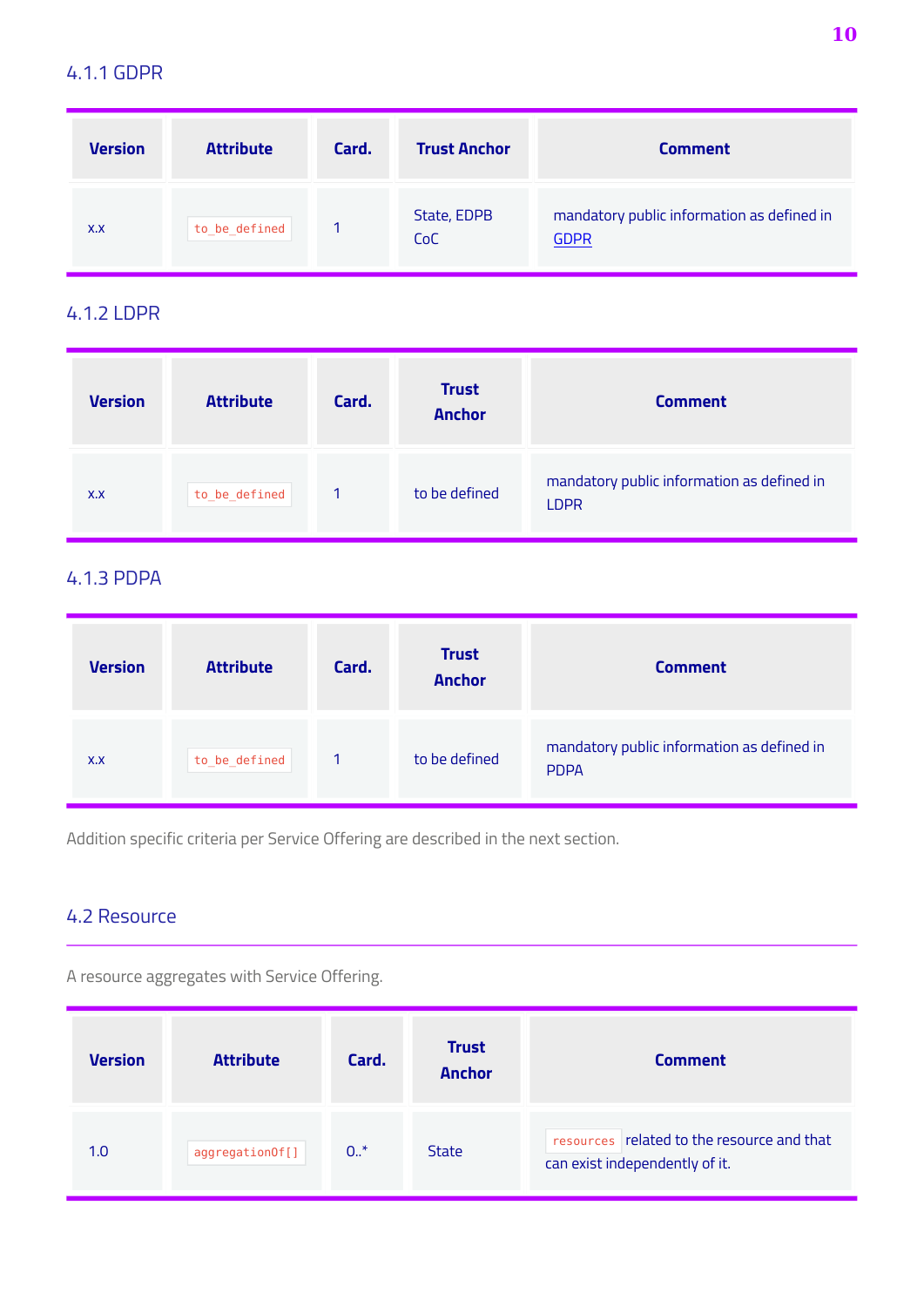## 4.2.1 Physical Resource

A Physical Resouce inherits from a Resource.

A Physical resource is, and not limited to, a datacenter, a baremetal service, a warehouse, a plant. Those are entities that have a weigth and position in our space.

| <b>Version</b> | <b>Attribute</b>          | Card.  | <b>Trust</b><br><b>Anchor</b> | <b>Comment</b>                                                                                                        |
|----------------|---------------------------|--------|-------------------------------|-----------------------------------------------------------------------------------------------------------------------|
| 1.0            | maintainedBy[]            | $1.$ * | <b>State</b>                  | a list of participant maintaining<br>the resource in operational<br>condition and thus have physical<br>access to it. |
| 1.0            | ownedBy[]                 | $0.$ * | <b>State</b>                  | a list of participant owning the<br>resource.                                                                         |
| 1.0            | manufacturedBy[]          | $0.$ * | <b>State</b>                  | a list of participant<br>manufacturing the resource.                                                                  |
| 1.0            | locationAddress[].country | $1.$ * | <b>State</b>                  | a list of physical location in ISO<br>3166-1 alpha2, alpha-3 or numeric<br>format.                                    |
| 1.0            | location[].gps            | $0.$ * | <b>State</b>                  | a list of physical GPS in <b>ISO</b><br>6709:2008/Cor 1:2009 format.                                                  |

## 4.2.2 Virtual Resource

A Virtual Resource inherits from a Resource.

A Virtual resource is a resource describing recorded information such as, and not limited to, a dataset, a software, a configuration file, an AI model.

| <b>Version</b> | <b>Attribute</b>   | Card.  | <b>Trust</b><br><b>Anchor</b> | <b>Comment</b>                                                                                                                                                                                                                                                   |
|----------------|--------------------|--------|-------------------------------|------------------------------------------------------------------------------------------------------------------------------------------------------------------------------------------------------------------------------------------------------------------|
| 1.0            | copyright0wnedBy[] | $1.$ * | <b>State</b>                  | A list of copyright owner either as a free<br>form string or participant self-<br>description. A copyright owner is a person<br>or organization, that has the right to exploit<br>the resource. Copyright owner does not<br>necessary refer to the author of the |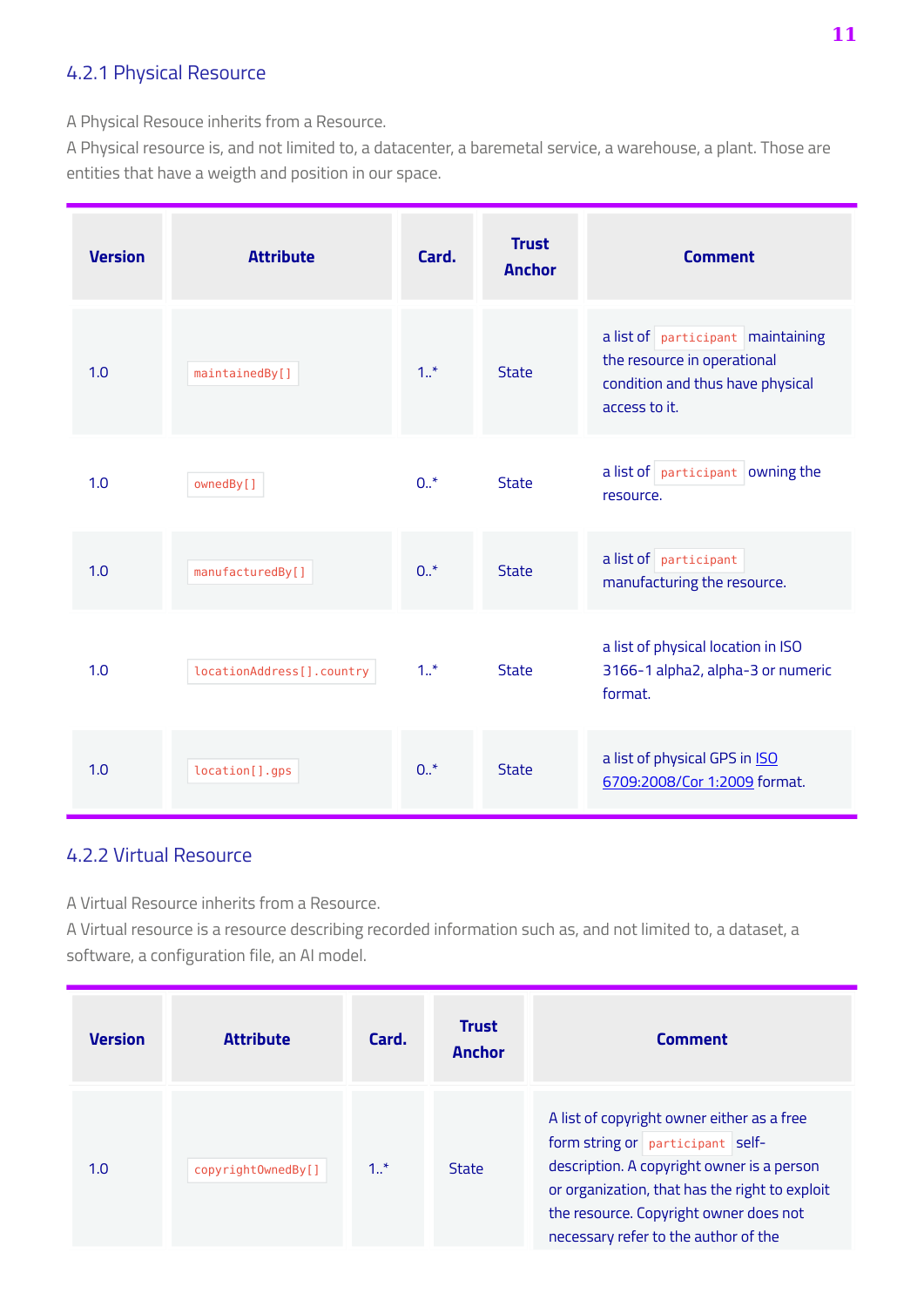| <b>Version</b> | <b>Attribute</b> | Card.  | <b>Trust</b><br><b>Anchor</b> | <b>Comment</b>                                                            |
|----------------|------------------|--------|-------------------------------|---------------------------------------------------------------------------|
|                |                  |        |                               | resource, who is a natural person and may<br>differ from copyright owner. |
| 1.0            | license[]        | $1.$ * | <b>State</b>                  | A list of SPDX license identifiers or URL to<br>license document          |

## 4.2.3 Instantiated Virtual Resource

An Instantiated Virtual Resource inherits from a Virtual Resource.

An Instantiated Virtual resource is a running resource exposing endpoints such as, and not limited to, a running process, an online API, a network connection, a virtual machine, a container, an operating system.

| <b>Version</b> | <b>Attribute</b> | Card.  | <b>Trust</b><br><b>Anchor</b> | <b>Comment</b>                                                              |
|----------------|------------------|--------|-------------------------------|-----------------------------------------------------------------------------|
| 1.0            | maintainedBy[]   | $1.$ * | <b>State</b>                  | a list of participant maintaining the<br>resource in operational condition. |
| 1.0            | hosted0n         | 1      | <b>State</b>                  | a resource where the process is running,<br>being executed on.              |
| 1.0            | tenant0wnedBy[]  | $1.$ * | <b>State</b>                  | a list of participant with contractual<br>relation with the resource.       |
| 1.x            | endpoint[]       | $1.$ * | <b>State</b>                  | a list of exposed endpoints as defined in<br><b>ISO/IEC TR 23188:2020</b>   |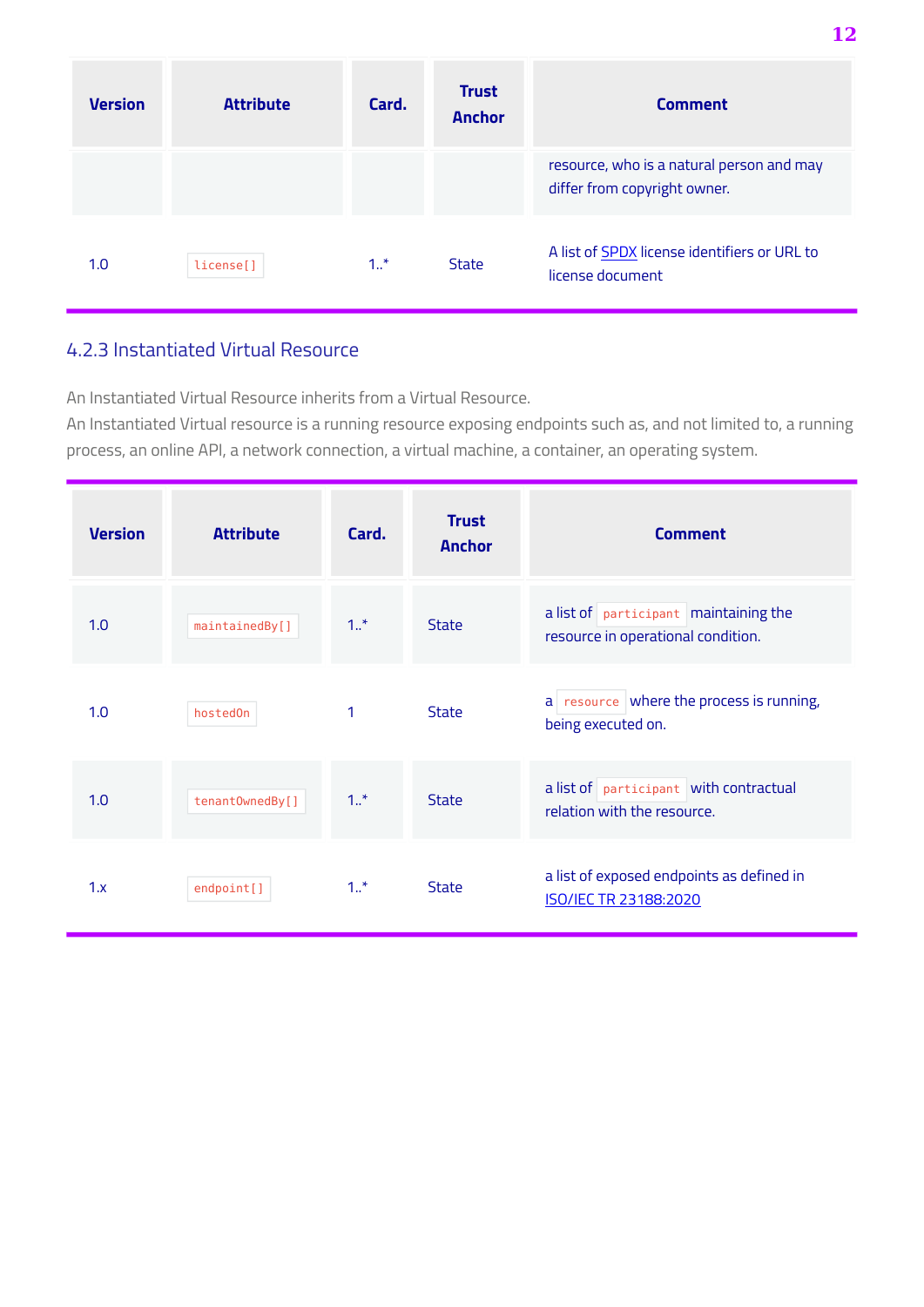<span id="page-12-0"></span>

# <span id="page-12-1"></span>5.1 Generic LAMP offering

LAMP is an acronym for Linux, Apache, MySQL, PHP. It is a software stack consisting of the operating system, an HTTP server, a database management system and an interpreted programming language, and is used to set up a web server.



## 5.1.1 LAMP offering using one software vendor

Example of a LAMP offering with one software vendor.

This diagram can be used to illustrate how several "Trusted Cloud" offers are built.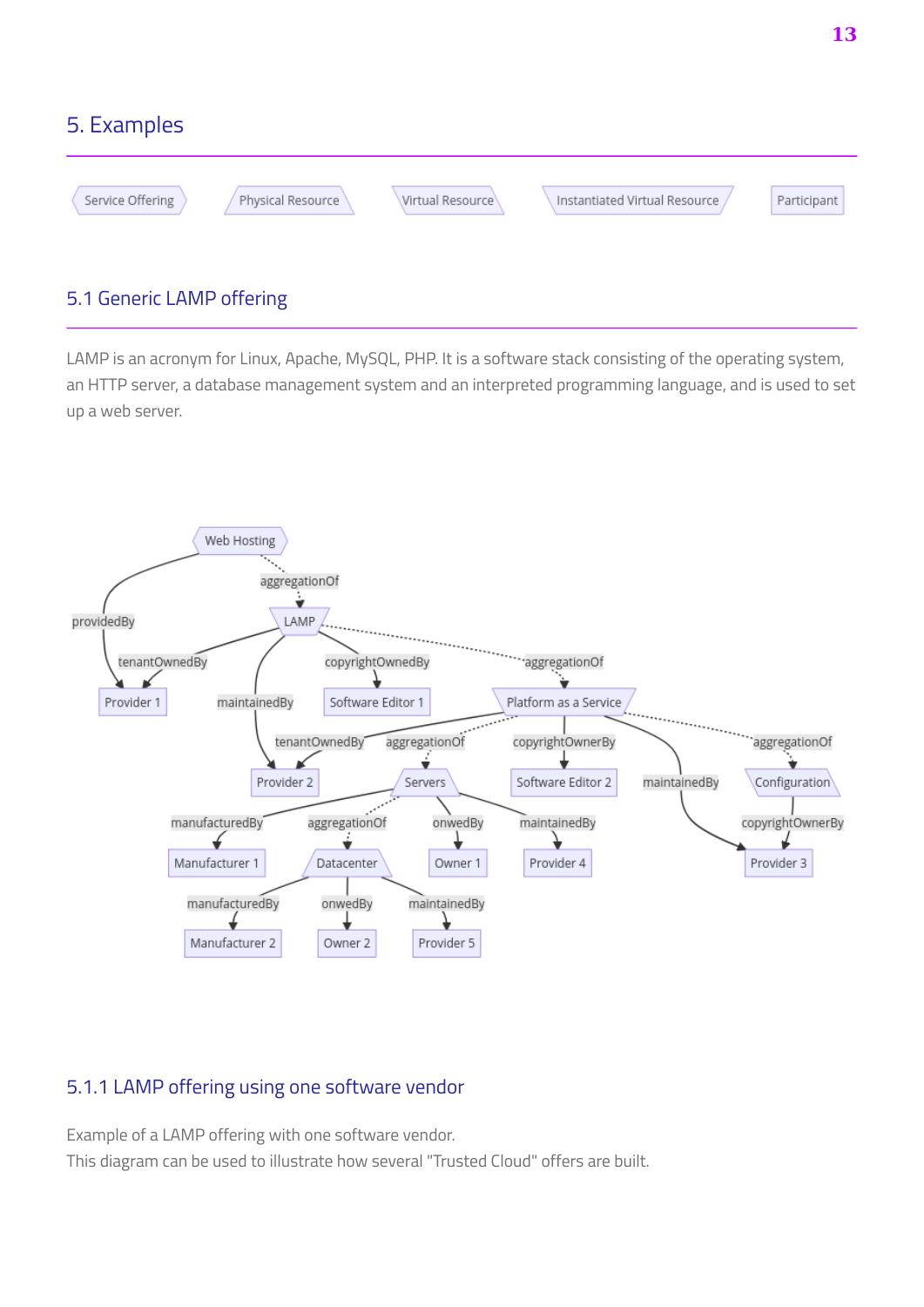

## <span id="page-13-0"></span>5.2 Simple Fortune teller

Example of a simple API endpoint returning a [fortune](https://en.wikipedia.org/wiki/Fortune_(Unix)) from the BSD packet fortune.

For the same service offering, 3 examples of service offering are detailled with 3 different transparency level: Trust\_Index(Service Offering 1 v1.0) < Trust\_Index(Service Offering 1 v2.0) < Trust\_Index(Service Offering 1 v3.0)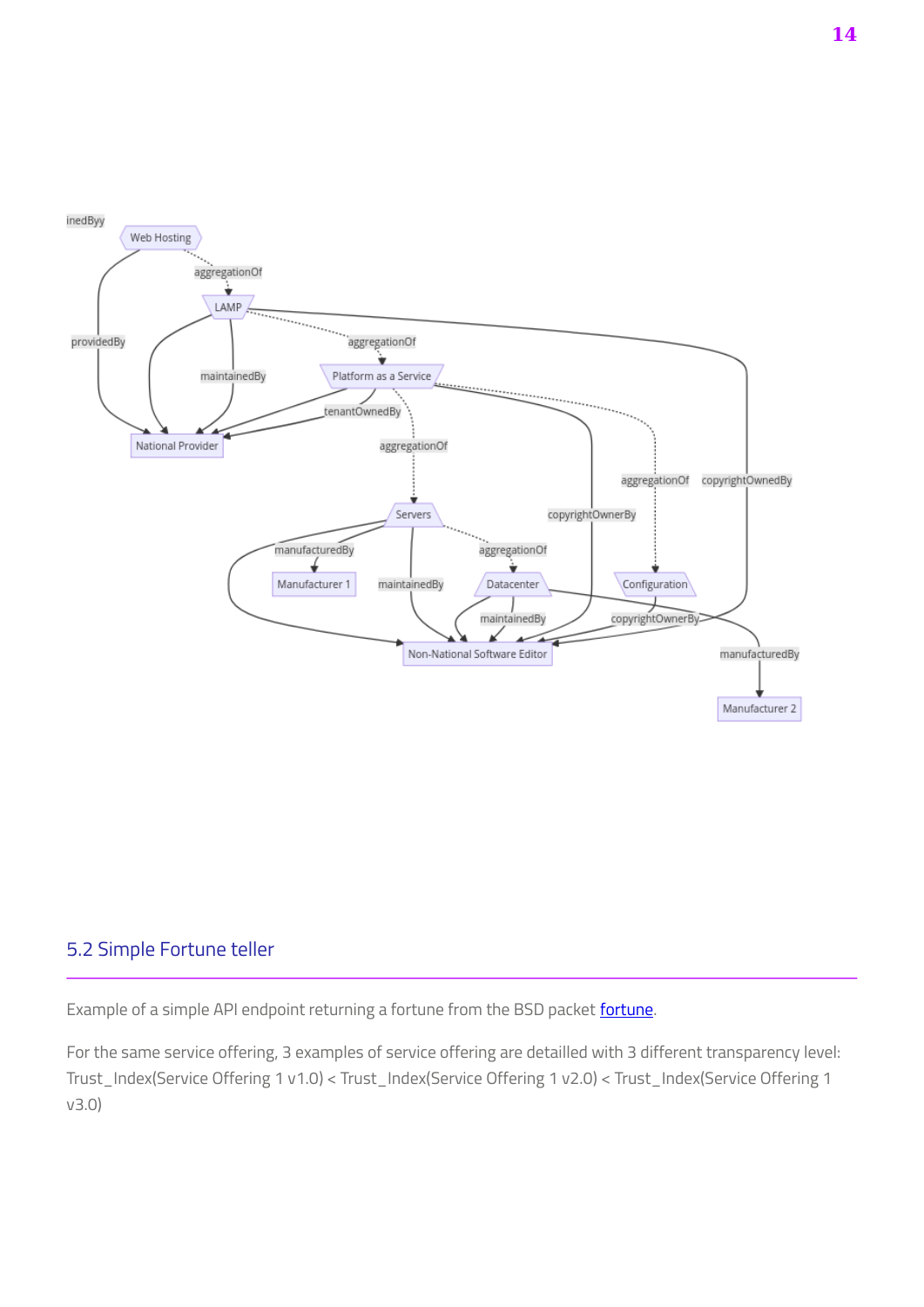

Service Offering

name: Fortune teller description: API to randomly return a fortune providedBy: url(provider1) termsAndConditions: - https://some.url.for.terms.and.condition.example.com

Provider 1

registrationNumber: FR5910.899103360 headquarterAddress: country: FR legalAddress: country: FR

# 5.2.2 Fortune teller v2.0



Service Offering

name: Fortune teller description: API to randomly return a fortune providedBy: url(provider1)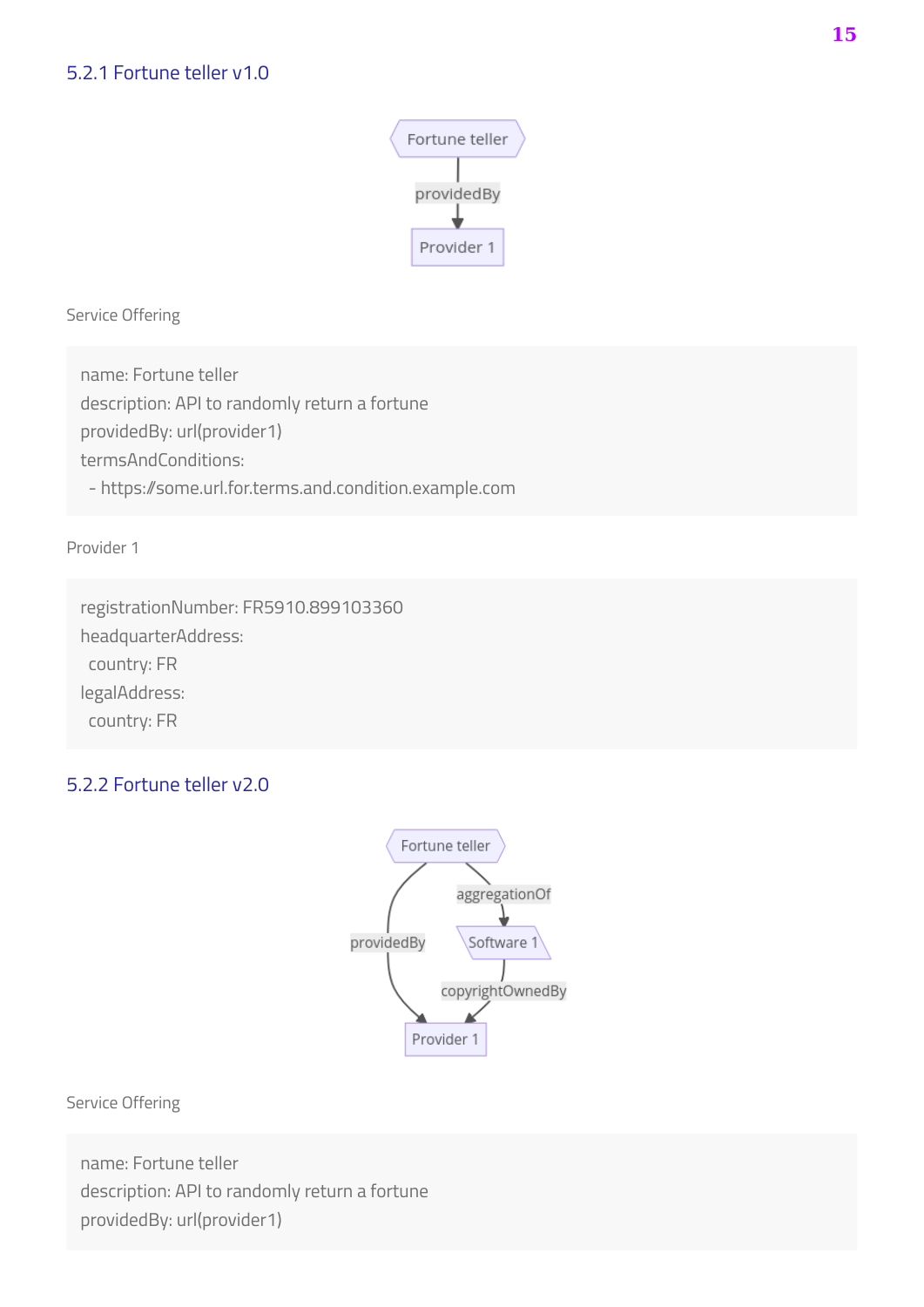aggregationOf:

- url(software1)

termsAndConditions:

- https://some.url.for.terms.and.condition.example.com

```
Software 1
```
name: api software copyrightOwnedBy: - url(provider1) license:

 $-$  FPI $-2$   $0$ 

# 5.2.3 Fortune teller v3.0



Service Offering

```
name: Fortune teller
description: API to randomly return a fortune
providedBy: url(provider1)
aggregationOf:
 - url(software1)
  - url(dataset1)
  - url(datacenter1)
termsAndConditions:
  - https://some.url.for.terms.and.condition.example.com
policies:
  - type: opa
   content: |-
    package fortune
   allow = true {
```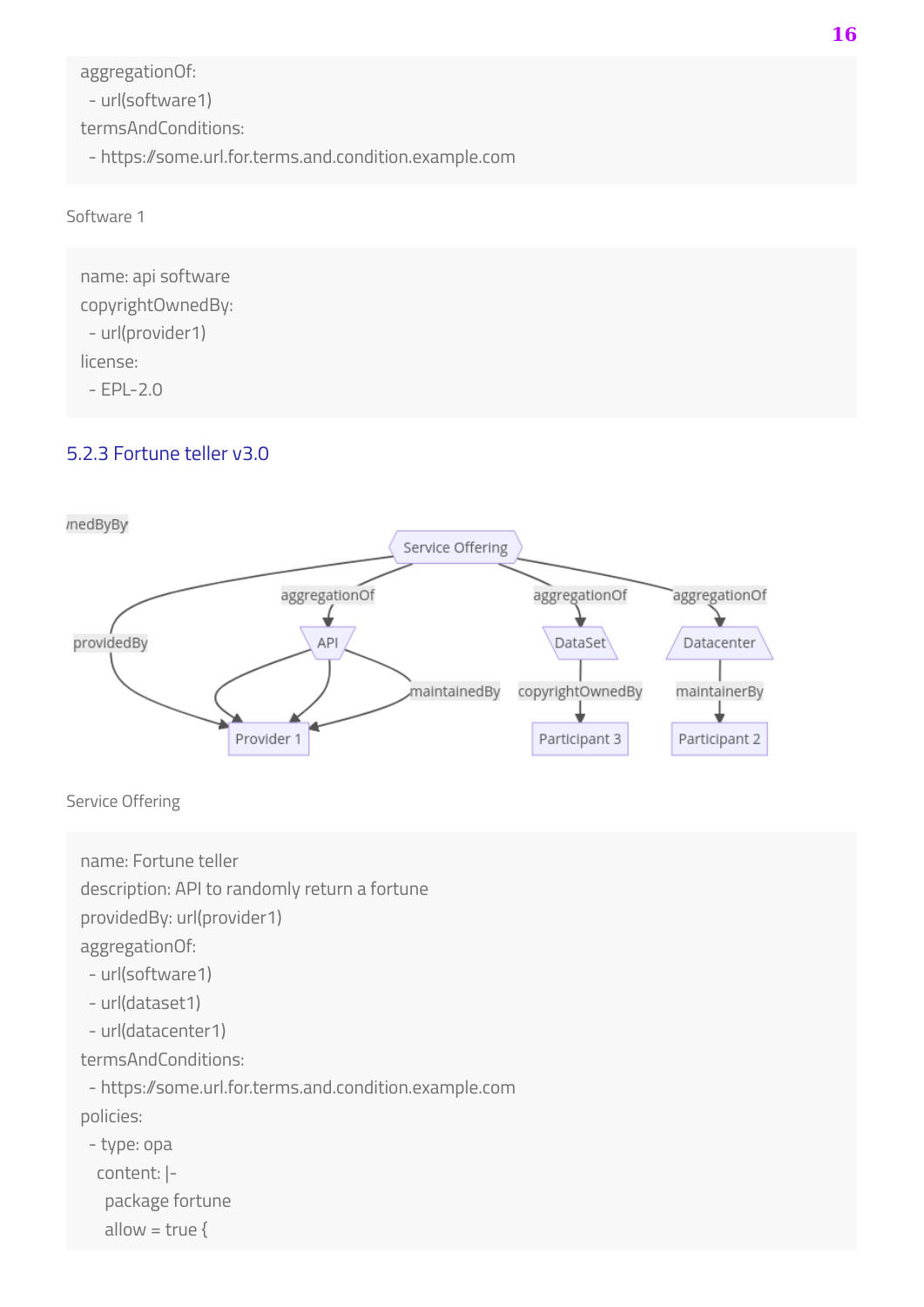```
 input.method = "GET"
 }
```
API 1

```
name: api software
maintainedBy:
 - url(provider1)
tenantOwnedByBy:
  - url(provider1)
copyrightOwnedBy:
  - url(provider1)
license:
  - EPL-2.0
```
#### Dataset 1

name: fortune dataset

copyrightOwnedBy:

- name: The Regents of the University of California

registrationNumber: C0008116

headquarterAddress:

state: CA

country: USA

legalAddress:

state: CA

country: USA

license:

- BSD-3

- https://metadata.ftp-master.debian.org/changelogs//main/f/fortune-mod/fortune-mod\_1.99.1-7.1\_copy

#### Participant 2

name: Cloud Service Provider registrationNumber: FR5910.424761419 headquarterAddress: country: FR legalAddress: country: FR